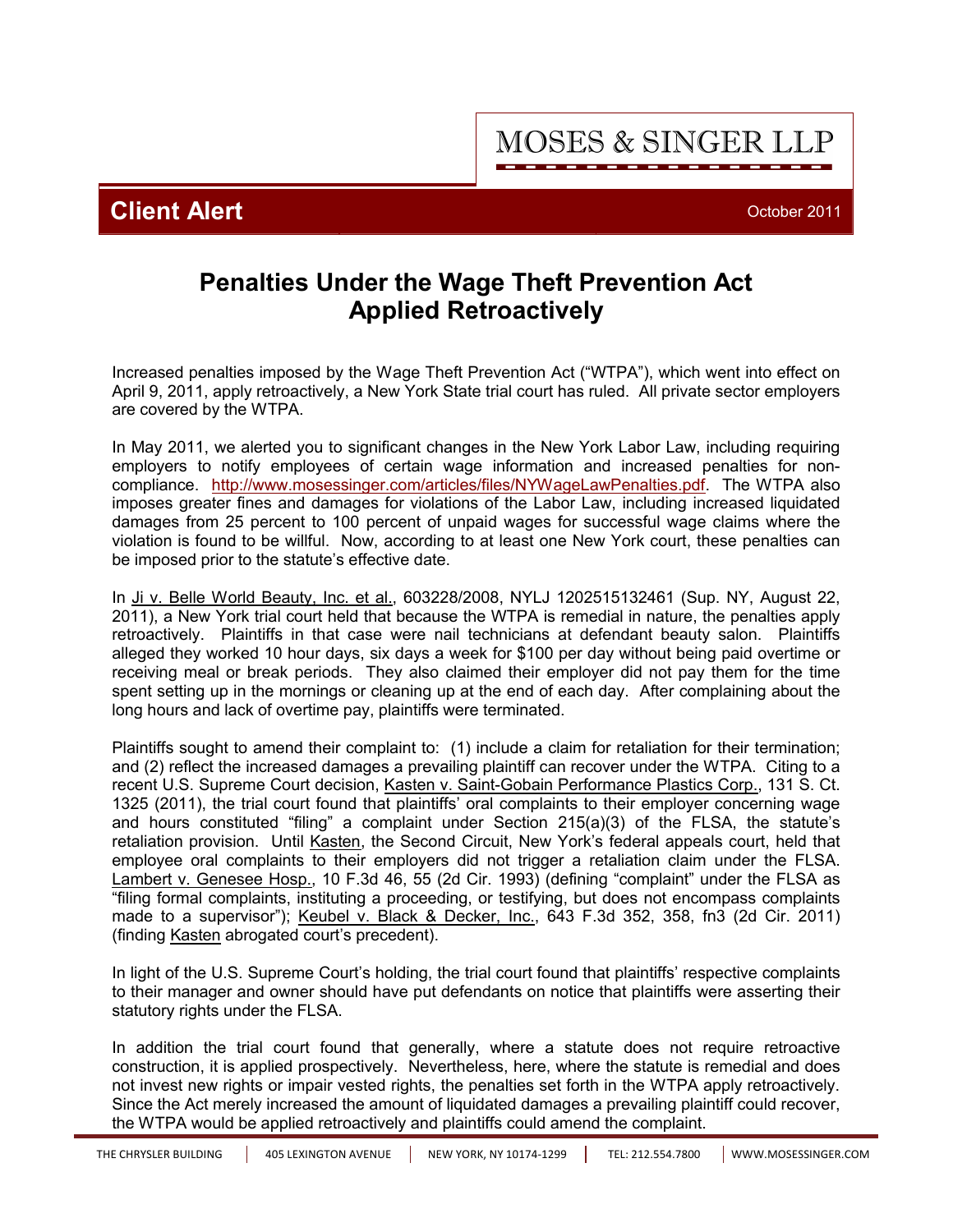The Court rejected defendants' argument that New York State Supreme Court was not the proper venue to bring an FLSA claim.

The case serves as a reminder of the significant penalties now in place for wage and hour complaints and also that oral complaints can expose employers to retaliation claims. As set forth more fully in our prior alert, in addition to civil penalties, employers that fail to comply with the WTPA may also be subject to criminal penalties, including fines up to \$20,000 or up to one year in jail. Moses & Singer employment attorneys can help you navigate this complex area of law.

If you have questions regarding this Alert, please contact the author, **[Kimberly Klein](http://www.mosessinger.com/personnel/kklein/)** at 212.554.7853/kklein@mosessinger.com.

## **MOSES & SINGER LLP**

Lawyers in the [Employment and Labor](http://www.mosessinger.com/EmploymentandLabor/) practice group represent employers, executives, lenders and business purchasers in all aspects of employment and labor matters including: pre-hiring negotiations; advice on workplace issues such as employment conditions, benefit plans and ERISA compliance, discrimination, privacy, healthcare and health and safety issues; assistance with terminations and termination benefit claims; protection of rights after termination involving noncompete and non-disclosure obligations; due diligence with respect to all of the foregoing. We help our clients achieve their goals of preventing or resolving employment-related disputes. If litigation becomes necessary, we advocate for our clients in virtually any employment-related claim that may arise. Our Employment and Labor Practice draws upon the experience and knowledge of our litigation, corporate, finance, intellectual property, privacy, healthcare and ERISA practitioners to ensure that our clients receive comprehensive representation in all aspects of employment issues.

Since 1919, [Moses & Singer](http://www.mosessinger.com/firm_profile/firm_description.php) has provided legal services to diverse businesses and to prominent individuals and their families. Among the firm's broad array of U.S. and international clients are leaders in banking and finance, entertainment, media, real estate, healthcare, advertising, and the hotel and hospitality industries. We provide cost-effective and result-focused legal services in the following primary areas:

- Accounting Law Practice
- Advertising
- · Asset Protection
- · Banking and Finance
- · Business Reorganization, Bankruptcy and Creditors' Rights
- · Corporate/M&A
- · Employment and Labor
- · Entertainment
- · Global Outsourcing and Procurement
- · Healthcare
- · Hotel and Hospitality
- Income Tax
- Intellectual Property
- · International Trade
- Internet/Technology
- · Legal Ethics & Law Firm Practice
- · Litigation
- · Matrimonial and Family Law
- Privacy
- · Private Funds
- · Promotions
- · Real Estate
- · Securities and Capital Markets
- Securities Litigation
- · Trusts and Estates
- · White Collar Criminal Defense and Government Investigations